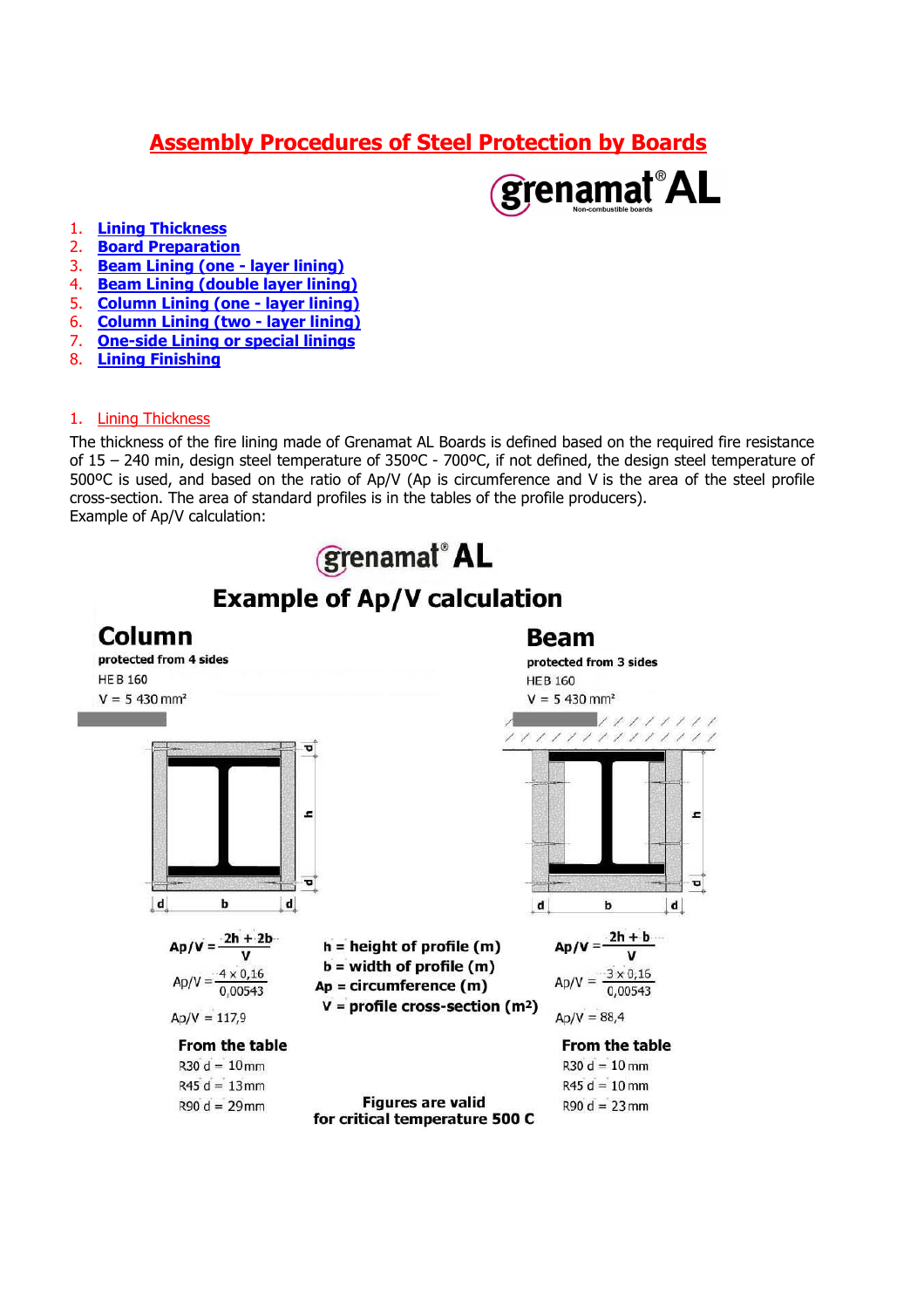#### 2. Board Preparation

Cut the boards according to the dimensions of the beam into sections being 1 200mm long. Make rabbets at the ends (Fig.) which shall be a half of the thickness of the board, always being in the opposite position to get as precise and safe connection as possible. As to the double-layer linings, overlap the joints without having to mill the rabbet. Consider the beam tolerance of +1,+5mm when cutting the boards, make the lining wider by this tolerance (Fig.).



As to the beam lining, prepare fixing plates of Grenamat AL boards being 12 mm thick, 150 mm wide. Define the length according to the particular length of the beam to be lined (Fig.). Join the two 12 mm thick fixing plates using at least 4 clips. Use 30-50mm long and at least 10 mm wide clips.

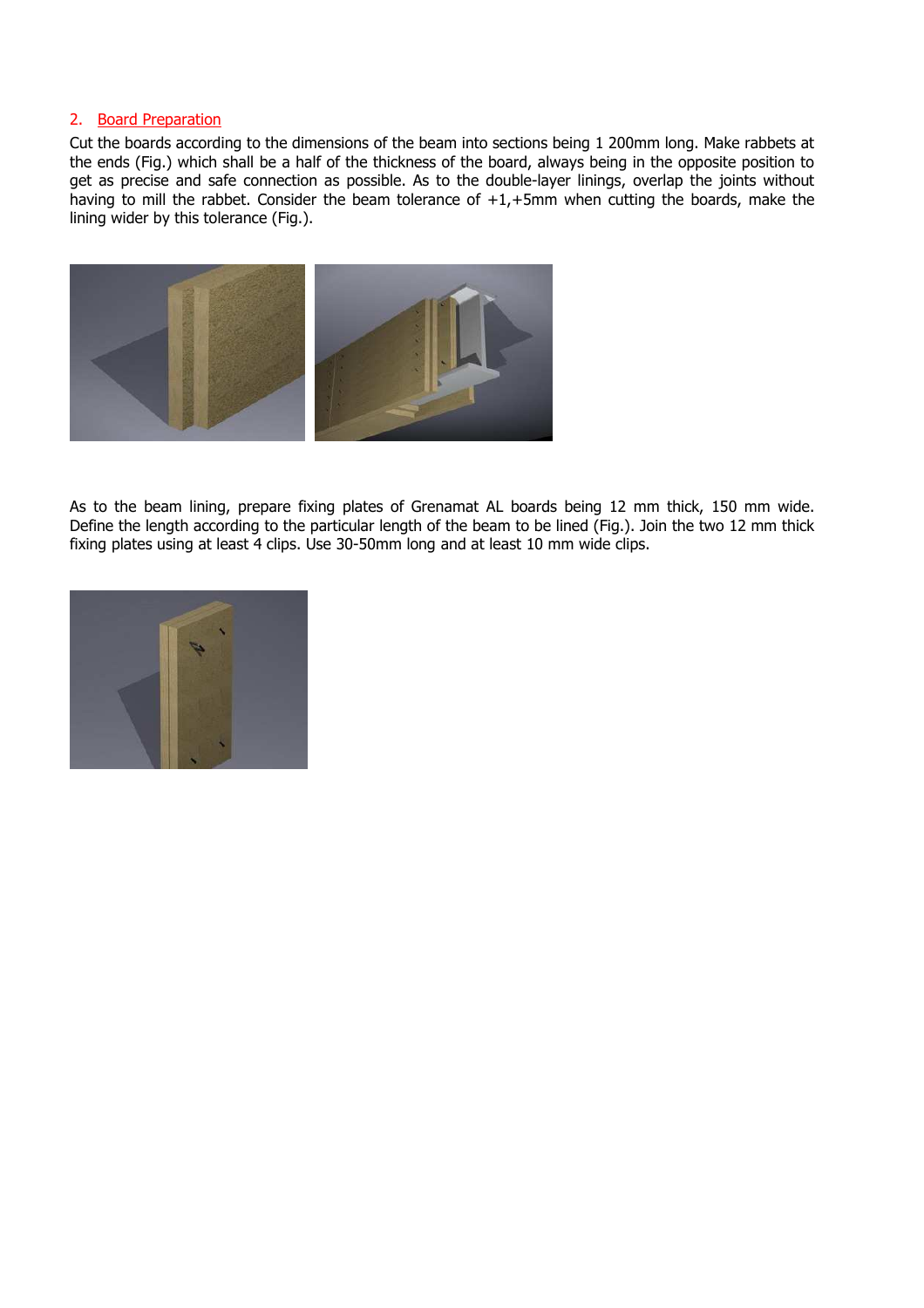#### 3. Beam Lining (one-layer lining)

Put the fixing plates, being 24 mm thick in total, into the beam (Fig.). Insert the plates into the beam tightly but gently to prevent the plate from breaking. Insert the plates in such a manner that the protruding clip ends will face the centre of the profile of the beam to be lined and will not obstruct the assembly. Place the plates maximally 610 mm apart. Clip the lining to the plates. The fixing plates shall be under the joints of the lining with one plate in the middle (Fig.). Use the 10 mm wide and 30 mm long clips for the boards of 28 mm thick and less and the 50-60 mm long clips for the boards of 28 mm thick and over. The spacing of the clips is maximally 50 mm. Set the pressure of the clipping device to such a value that the clips will extend about 1-2 mm into the board. Seal the clips and joints using the fire resistant paste. Grena Klebepaste (Fig.).

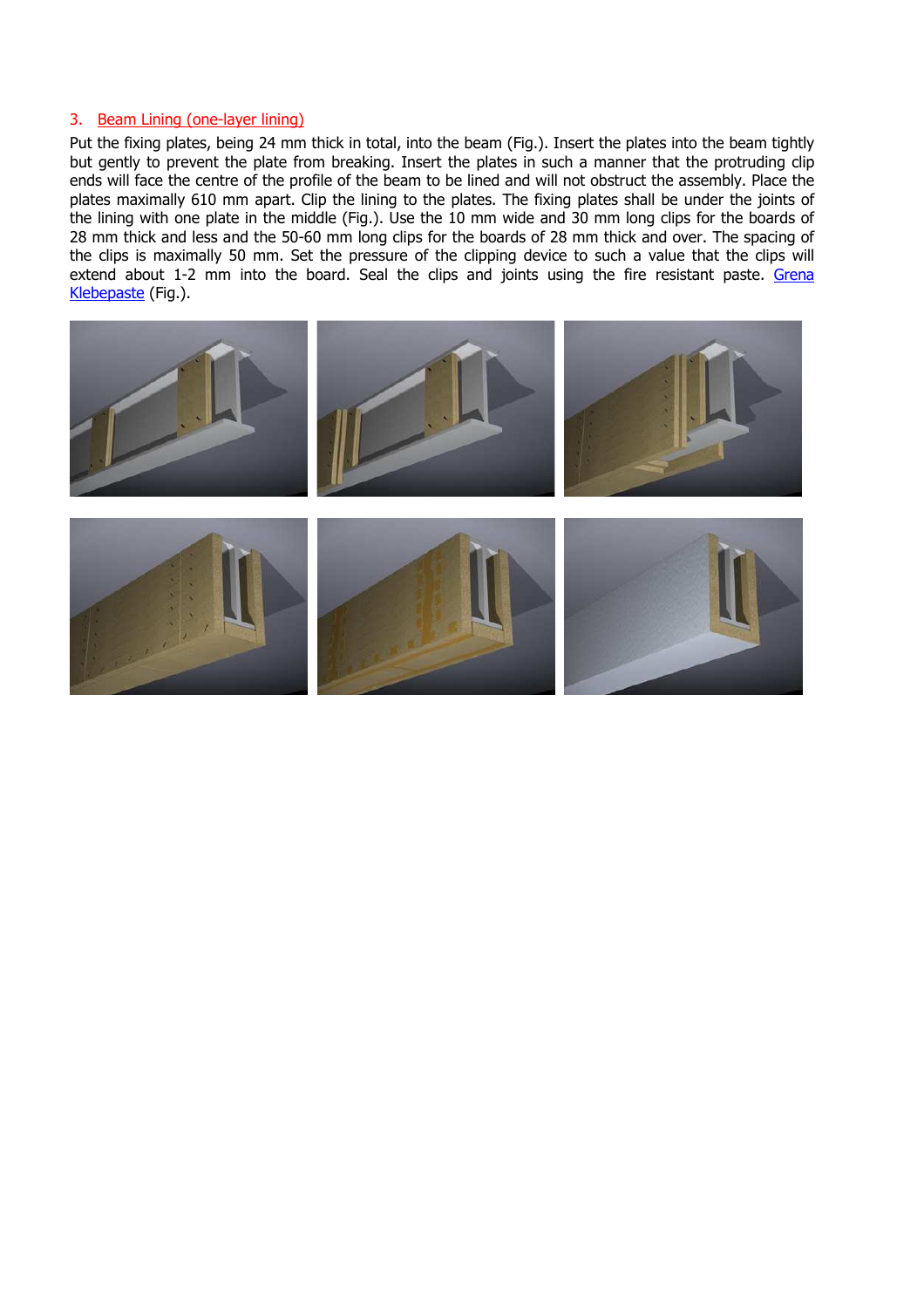#### 4. Beam Lining (double layer lining)

Put the fixing plates, being 24 mm thick in total, into the beam. Insert the plates into the beam tightly but gently to prevent the plate from breaking. Insert the plates in such a manner that the protruding clip ends will face the centre of the profile of the beam to be lined and will not obstruct the assembly. Place the plates maximally 610 mm apart. Clip the first layer of the lining to the plates. The fixing plates shall be under the joints of the lining with one plate in the middle. Overlap the joints of the first lining using the second layer. Use the 10 mm wide and 30 mm long clips for the boards of 28 mm thick and less and the 50-60 mm long clips for the boards of 28 mm thick and over or for the second layer. The spacing of the clips is maximally 50 mm. Set the pressure of the clipping device to such a value that the clips will extend about 1- 2 mm into the board. Seal the clips and joints of the second external layer using the fire resistant paste Grena Klebepaste (recommended procedure in the Figure).

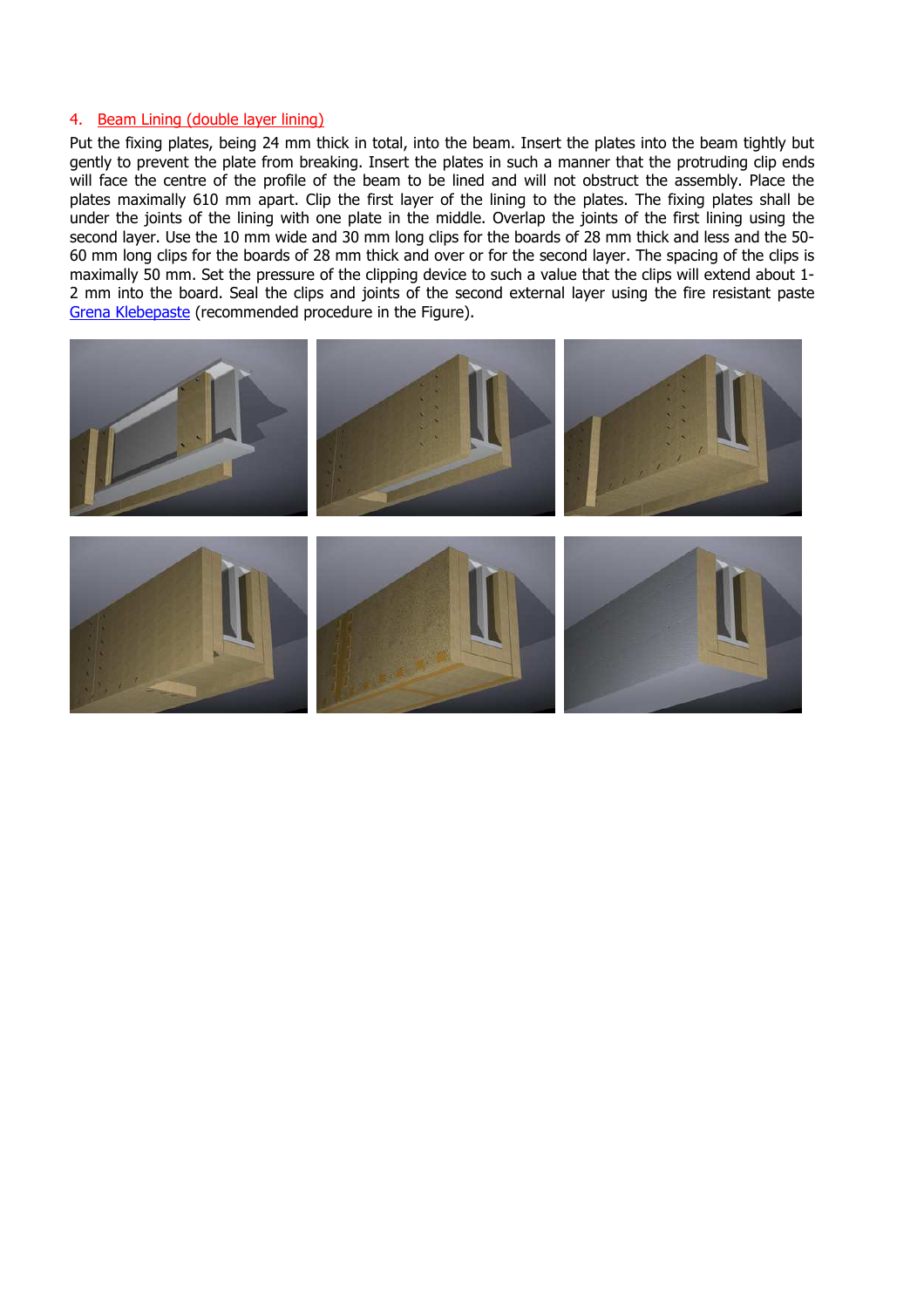## 5. Column Lining (one-layer lining)

Join the lining sections using the clips to get the edge. As to the equilateral profiles (the height equals the width of the profile), choose the lining with two narrower and two wider lining sections or with the same width of the lining sections. Use the 10 mm wide and 30 mm long clips for the boards of 28 mm thick and less and the 50-60 mm long clips for the boards of 28 mm thick and over. The spacing of the clips is maximally 50 mm. Set the pressure of the clipping device to such a value that the clips will extend about 1- 2 mm into the board. Seal the clips and joints using the fire resistant paste Grena Klebepaste (recommended procedure in the Figure).

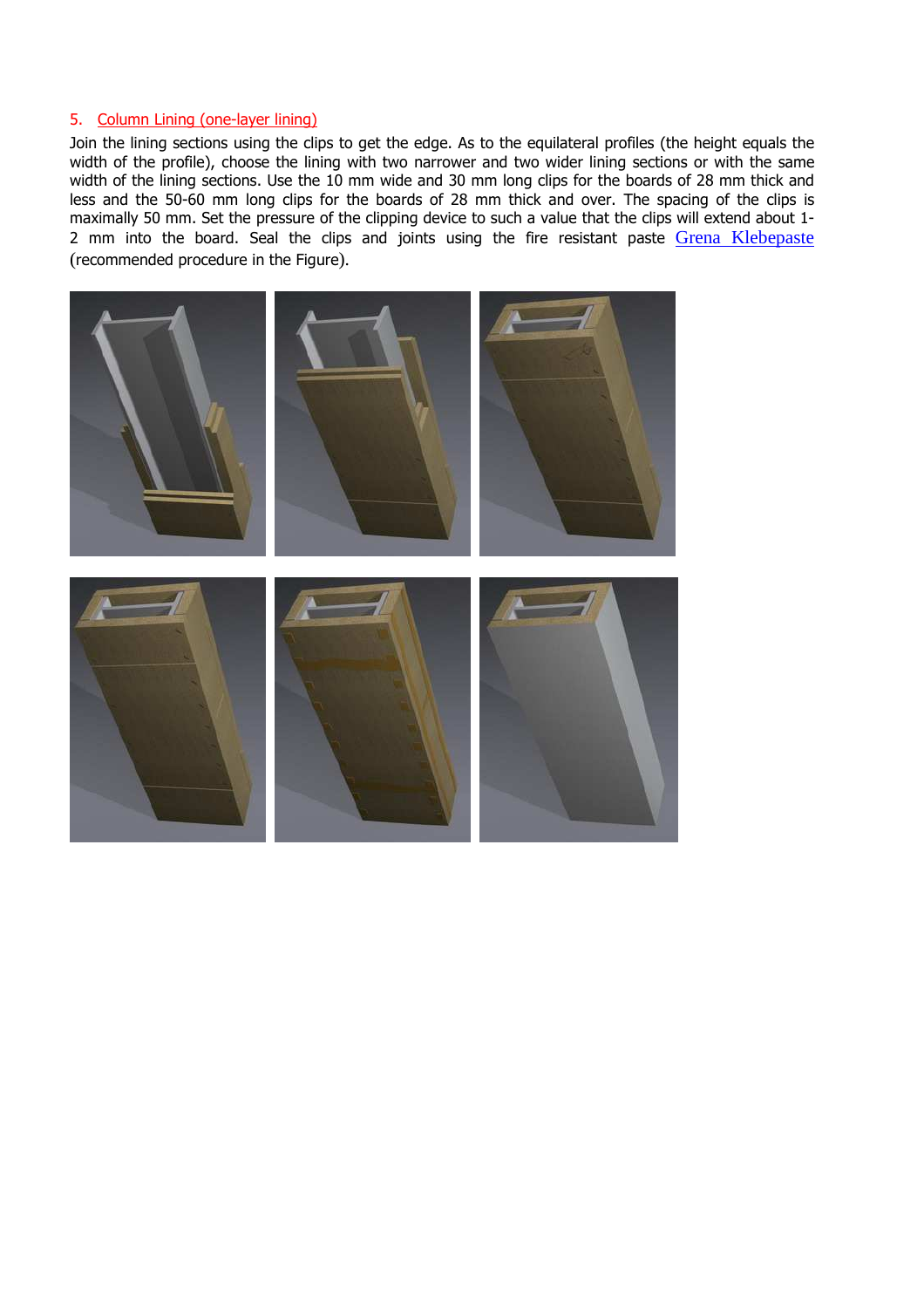#### 6. Column Lining (two-layer lining)

Join the first layer of the lining sections using clips to get the edge. As to the equilateral profiles (the height equals the width of the profile), choose the lining with two narrower and two wider lining sections or with the same width of the lining sections. Use the 10 mm wide and 30 mm long clips for the boards of 28 mm thick and less and the 50-60 mm long clips for the boards of 28 mm thick and over or for the second external layer. The spacing of the clips is maximally 50 mm. Set the pressure of the clipping device to such a value that the clips will extend about 1-2 mm into the board. Fix the second layer as the first one, cover the joints of the bottom layer by the second layer of the lining. Seal the clips and joints using the fire resistant paste Grena Klebepaste (recommended procedure in the Figure).

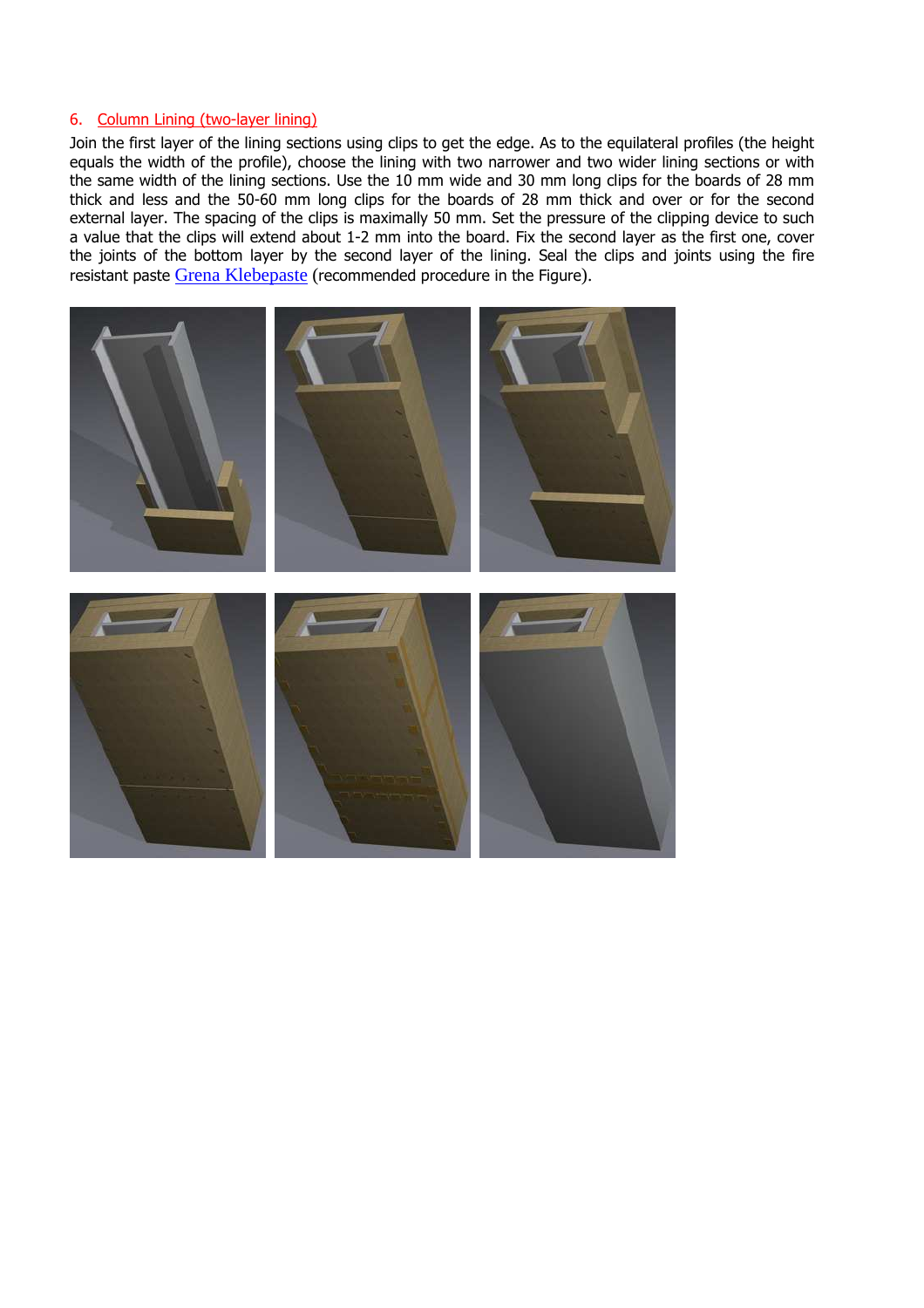# 7. One-side lining or special lining

The ratio of Ap/V of the one-side and special lining is defined in a different way Example:



When applying the lining, you need to adhere to important requirements such as thickness of the lining, overlapping of the joints, spacing of the clips and plates, clip size, clips extending 1 -2mm into the board, sealing of the joints and plates. If the lining is to be fixed on the ceiling, use the steel dowels, 4 mm screws, the length determined by the material thickness plus a minimum of 1/3 of the material thickness.